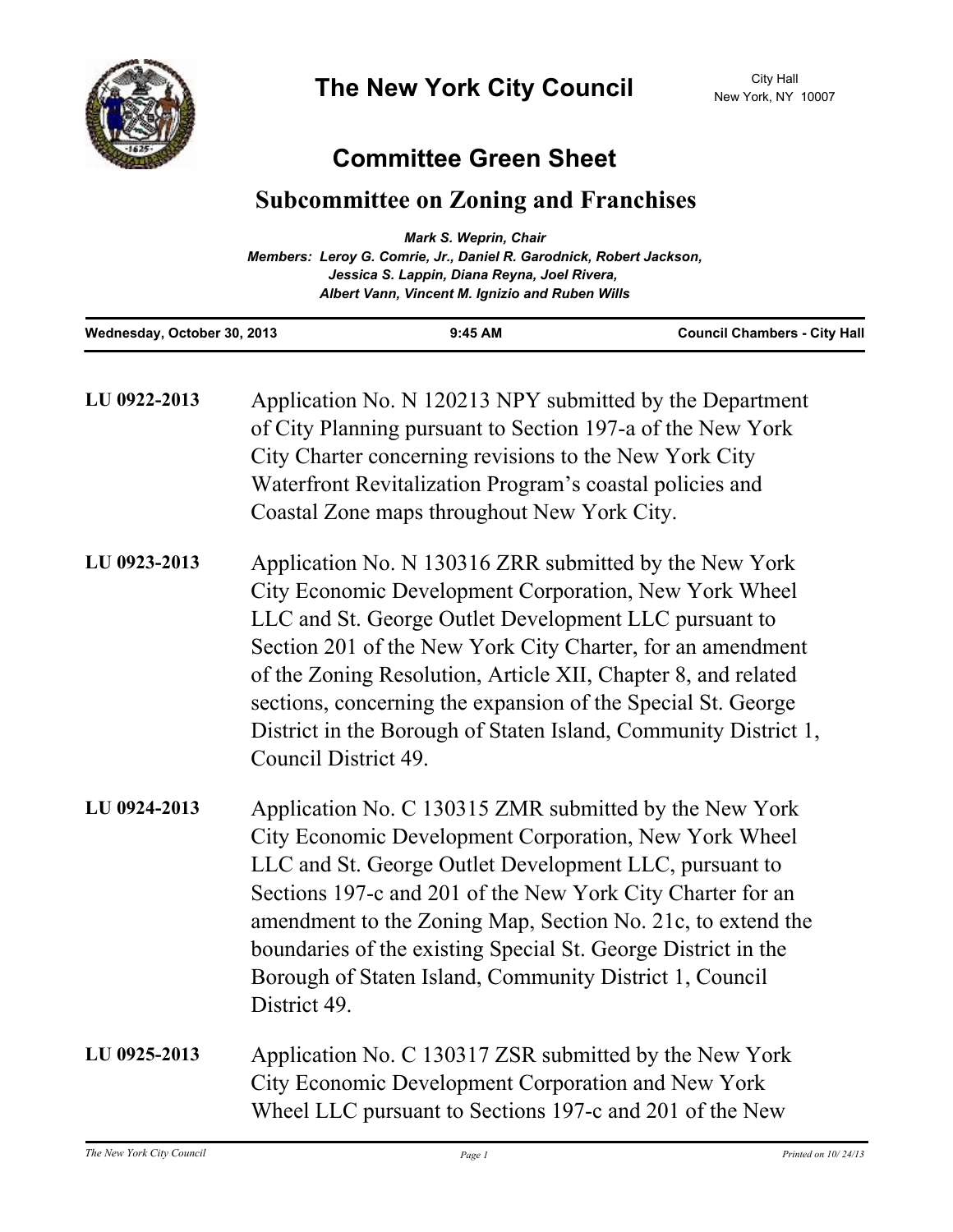York City Charter for the grant of a special permit pursuant to Section 128-61 of the Zoning Resolution to allow a development plan for an Observation Wheel and accessory terminal building, and a public parking garage of approximately 950 spaces and an improvement plan for a Waterfront Esplanade, on property located on Parcel 1 in the North Waterfront Subdistrict and on the Waterfront Esplanade, in an M1-1 District, within the Special St. George District, in the Borough of Staten Island, Community District 1, Council District 49. This application is subject to review and action by the Land Use Committee only if appealed to the Council pursuant to 197-d(b)(2) of the Charter or called up by a vote of the Council pursuant to 197-d(b)(3) of the Charter. Application No. C 130318 ZSR submitted by the New York City Economic Development Corporation and St. George Outlet Development LLC pursuant to Sections 197-c and 201 of the New York City Charter for the grant of a special permit pursuant to Section 128-61 of the Zoning Resolution to allow a development plan for a retail outlet mall, catering facility, hotel and a public parking garage with a maximum of 1,250 spaces, and an improvement plan for a Waterfront Esplanade, on property located on Parcel 2 in the North Waterfront Subdistrict and on the Waterfront Esplanade, in an M1-1 District, within the Special St. George District in the Borough of Staten Island, Community District 1, Council District 49. This application is subject to review and action by the Land Use Committee only if appealed to the Council pursuant to 197-d(b)(2) of the Charter or called up by a vote of the Council pursuant to 197-d(b)(3) of the Charter. **LU 0926-2013**

## Application No. C 130319 PPR submitted by the NYC Department of Small Business Services, pursuant to Section 197-c of the New York City Charter, for the disposition of one **LU 0927-2013**